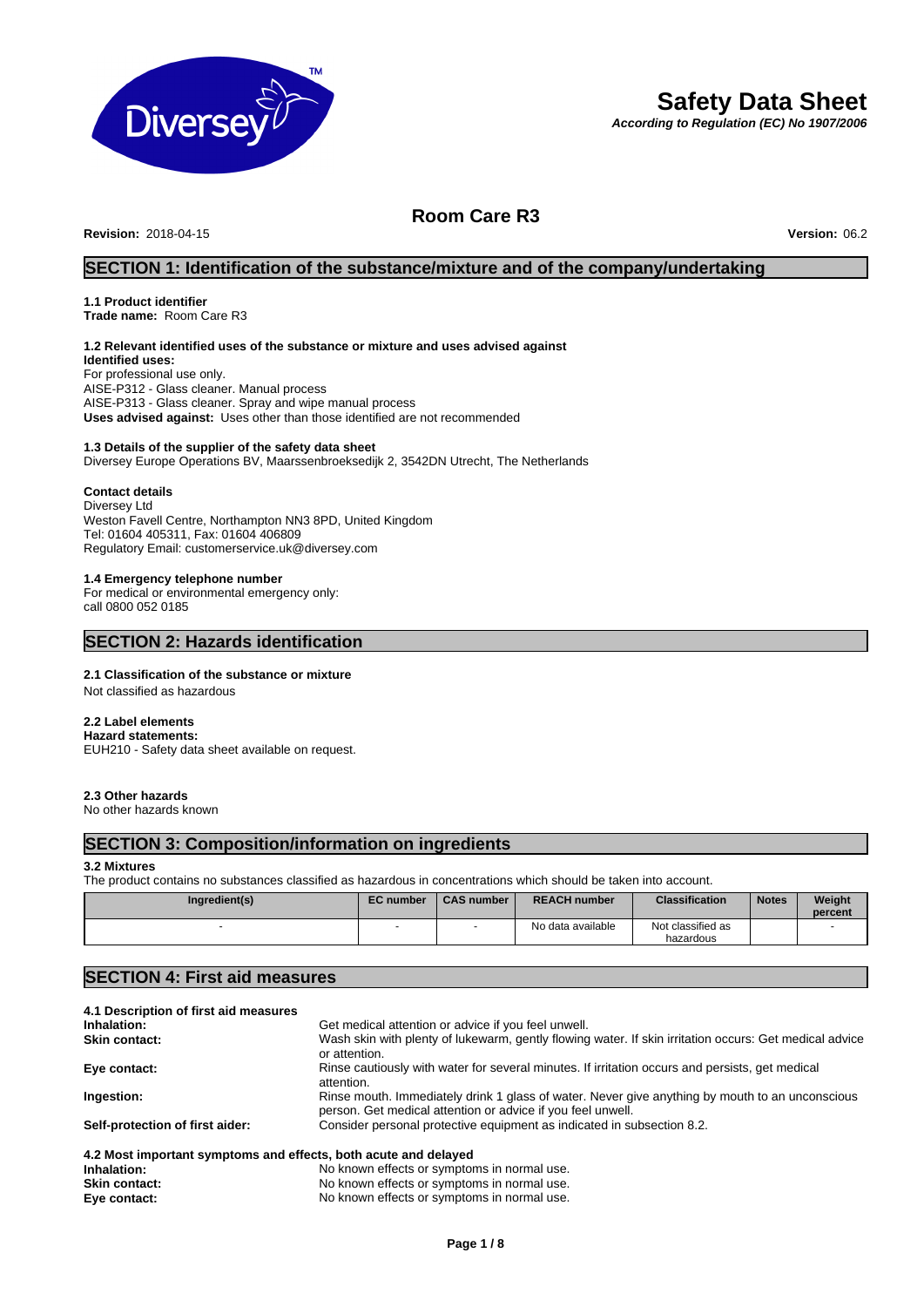**Ingestion:** No known effects or symptoms in normal use.

#### **4.3 Indication of any immediate medical attention and special treatment needed**

No information available on clinical testing and medical monitoring. Specific toxicological information on substances, if available, can be found in section 11.

# **SECTION 5: Firefighting measures**

#### **5.1 Extinguishing media**

Carbon dioxide. Dry powder. Water spray jet. Fight larger fires with water spray jet or alcohol-resistant foam.

#### **5.2 Special hazards arising from the substance or mixture**

No special hazards known.

#### **5.3 Advice for firefighters**

As in any fire, wear self contained breathing apparatus and suitable protective clothing including gloves and eye/face protection.

# **SECTION 6: Accidental release measures**

#### **6.1 Personal precautions, protective equipment and emergency procedures**

No special measures required.

### **6.2 Environmental precautions**

Do not allow to enter drainage system, surface or ground water. Dilute with plenty of water.

#### **6.3 Methods and material for containment and cleaning up**

Absorb with liquid-binding material (sand, diatomite, universal binders, sawdust).

#### **6.4 Reference to other sections**

For personal protective equipment see subsection 8.2. For disposal considerations see section 13.

# **SECTION 7: Handling and storage**

#### **7.1 Precautions for safe handling**

**Measures to prevent fire and explosions:**

No special precautions required.

#### **Measures required to protect the environment:**

For environmental exposure controls see subsection 8.2.

#### **Advices on general occupational hygiene:**

Handle in accordance with good industrial hygiene and safety practice. Keep away from food, drink and animal feeding stuffs. Do not mix with other products unless adviced by Diversey.

#### **7.2 Conditions for safe storage, including any incompatibilities**

Store in accordance with local and national regulations. Keep only in original packaging. For conditions to avoid see subsection 10.4. For incompatible materials see subsection 10.5.

#### **7.3 Specific end use(s)**

No specific advice for end use available.

### **SECTION 8: Exposure controls/personal protection**

#### **8.1 Control parameters**

**Workplace exposure limits**

Air limit values, if available:

Biological limit values, if available:

Additional exposure limits under the conditions of use, if available:

DNEL oral exposure - Consumer (mg/kg bw)

#### **DNEL/DMEL and PNEC values**

#### **Human exposure**

| Ingredient(s)                 | effects           | Short term - Local   Short term - Systemic  <br>effects | Long term - Local<br>effects | Long term - Systemic<br>effects |
|-------------------------------|-------------------|---------------------------------------------------------|------------------------------|---------------------------------|
|                               | No data available | No data available                                       | No data available            | No data available               |
| DNEL dermal exposure - Worker |                   |                                                         |                              |                                 |

| <b>PINEL GUITIGI UADUSUIU</b> | ,,,,,,,,,,,   |                                      |                                     |                       |                           |
|-------------------------------|---------------|--------------------------------------|-------------------------------------|-----------------------|---------------------------|
|                               | Ingredient(s) | Local<br>$\cdot$ term $\sim$<br>Shor | 'Shor.<br><b>Systemic</b><br>t term | ⊢Local<br>Lona term - | Systemic<br>l Lona term · |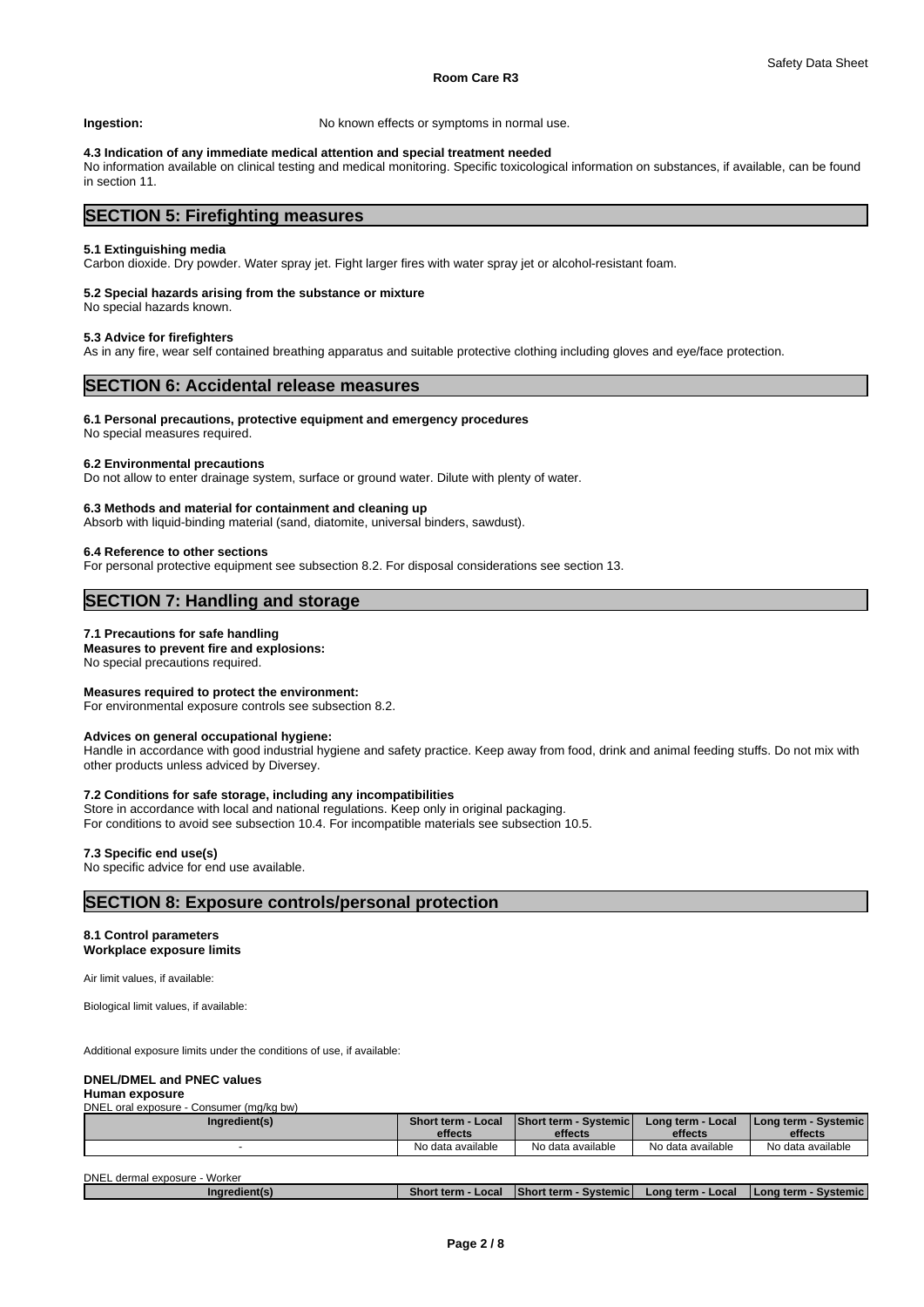#### **Room Care R3**

|                                 | effects           | effects (mg/kg bw)                       | effects           | effects (mg/kg bw)   |
|---------------------------------|-------------------|------------------------------------------|-------------------|----------------------|
|                                 | No data available | No data available                        | No data available | No data available    |
|                                 |                   |                                          |                   |                      |
| DNEL dermal exposure - Consumer |                   |                                          |                   |                      |
| Ingredient(s)                   |                   | Short term - Local Short term - Systemic | Long term - Local | Long term - Systemic |

| .<br>$\cdots$<br>No<br>data available د<br>available<br>No.<br>available<br>data<br>No dat<br>ı available<br>Nο<br>data | effects | (ma/ka bw)<br>effec <sup>+</sup> | effects | effec<br>: (ma/ka bw) |
|-------------------------------------------------------------------------------------------------------------------------|---------|----------------------------------|---------|-----------------------|
|                                                                                                                         |         |                                  |         |                       |

| DNEL inhalatory exposure - Worker (mg/m <sup>3</sup> ) |                                      |                                  |                              |                                     |
|--------------------------------------------------------|--------------------------------------|----------------------------------|------------------------------|-------------------------------------|
| Ingredient(s)                                          | <b>Short term - Local</b><br>effects | Short term - Systemic<br>effects | Long term - Local<br>effects | I Long term - Systemic I<br>effects |
|                                                        | No data available                    | No data available                | No data available            | No data available                   |

| DNEL inhalatory exposure - Consumer (mg/m <sup>3</sup> ) |                           |                               |                   |                      |  |  |
|----------------------------------------------------------|---------------------------|-------------------------------|-------------------|----------------------|--|--|
| Ingredient(s)                                            | <b>Short term - Local</b> | <b>Short term - Systemicl</b> | Long term - Local | Long term - Systemic |  |  |
|                                                          |                           |                               |                   |                      |  |  |
|                                                          | effects                   | effects                       | effects           | effects              |  |  |

#### **Environmental exposure**

| Environmental exposure -<br>PNEC |                   |                                            |                     |                   |
|----------------------------------|-------------------|--------------------------------------------|---------------------|-------------------|
| Ingredient(s)                    |                   | Surface water, fresh Surface water, marine | Intermittent (mg/l) | Sewage treatment  |
|                                  | (mg/l)            | (mg/l)                                     |                     | plant (mg/l)      |
|                                  | No data available | No data available                          | No data available   | No data available |

| Environmental exposure -<br>PNEC. continued |                          |                   |                   |                          |
|---------------------------------------------|--------------------------|-------------------|-------------------|--------------------------|
| Ingredient(s)                               | △ Sediment, freshwater ▶ | Sediment, marine  | Soil (mg/kg)      | Air (mg/m <sup>3</sup> ) |
|                                             | (mg/kg)                  | (mg/kg)           |                   |                          |
|                                             | No data available        | No data available | No data available | No data available        |

### **8.2 Exposure controls**

*The following information applies for the uses indicated in subsection 1.2 of the Safety Data Sheet. If available, please refer to the product information sheet for application and handling instructions. Normal use conditions are assumed for this section.*

*Recommended safety measures for handling the undiluted product:*

| Appropriate engineering controls:<br>Appropriate organisational controls: | Provide a good standard of general ventilation.<br>No special requirements under normal use conditions.                                                    |
|---------------------------------------------------------------------------|------------------------------------------------------------------------------------------------------------------------------------------------------------|
| Personal protective equipment                                             |                                                                                                                                                            |
| Eye / face protection:                                                    | Safety glasses are not normally required. However, their use is recommended in those cases<br>where splashes may occur when handling the product (EN 166). |
| Hand protection:                                                          | Rinse and dry hands after use. For prolonged contact protection for the skin may be necessary.                                                             |
| <b>Body protection:</b>                                                   | No special requirements under normal use conditions.                                                                                                       |
| <b>Respiratory protection:</b>                                            | No special requirements under normal use conditions.                                                                                                       |
| <b>Environmental exposure controls:</b>                                   | No special requirements under normal use conditions.                                                                                                       |

# **SECTION 9: Physical and chemical properties**

**9.1 Information on basic physical and chemical properties Information in this section refers to the product, unless it is specifically stated that substance data is listed**

**Physical State:** Liquid **Colour:** Clear, Light, Blue **Odour:** Slightly perfumed **Odour threshold:** Not applicable **pH:** ≈ 7.3 (neat) **ISO 4316 Melting point/freezing point (°C):** Not determined Not relevant to classification of this product **Initial boiling point and boiling range (°C):** Not determined See substance data

**Method / remark**

Substance data, boiling point

| Ingredient(s) | Value<br>$10^{\circ}$ | Method | <b>Atmospheric pressure</b><br>(hPa) |  |
|---------------|-----------------------|--------|--------------------------------------|--|
|               | No data available     |        |                                      |  |

**Method / remark**

*( UN Manual of Tests and Criteria, section 32, L.2 )* **Flash point (°C):** Not applicable. **Sustained combustion:** Not applicable. **Evaporation rate:** Not determined **Notice 2012 Not relevant to classification of this product Flammability (solid, gas):** Not applicable to liquids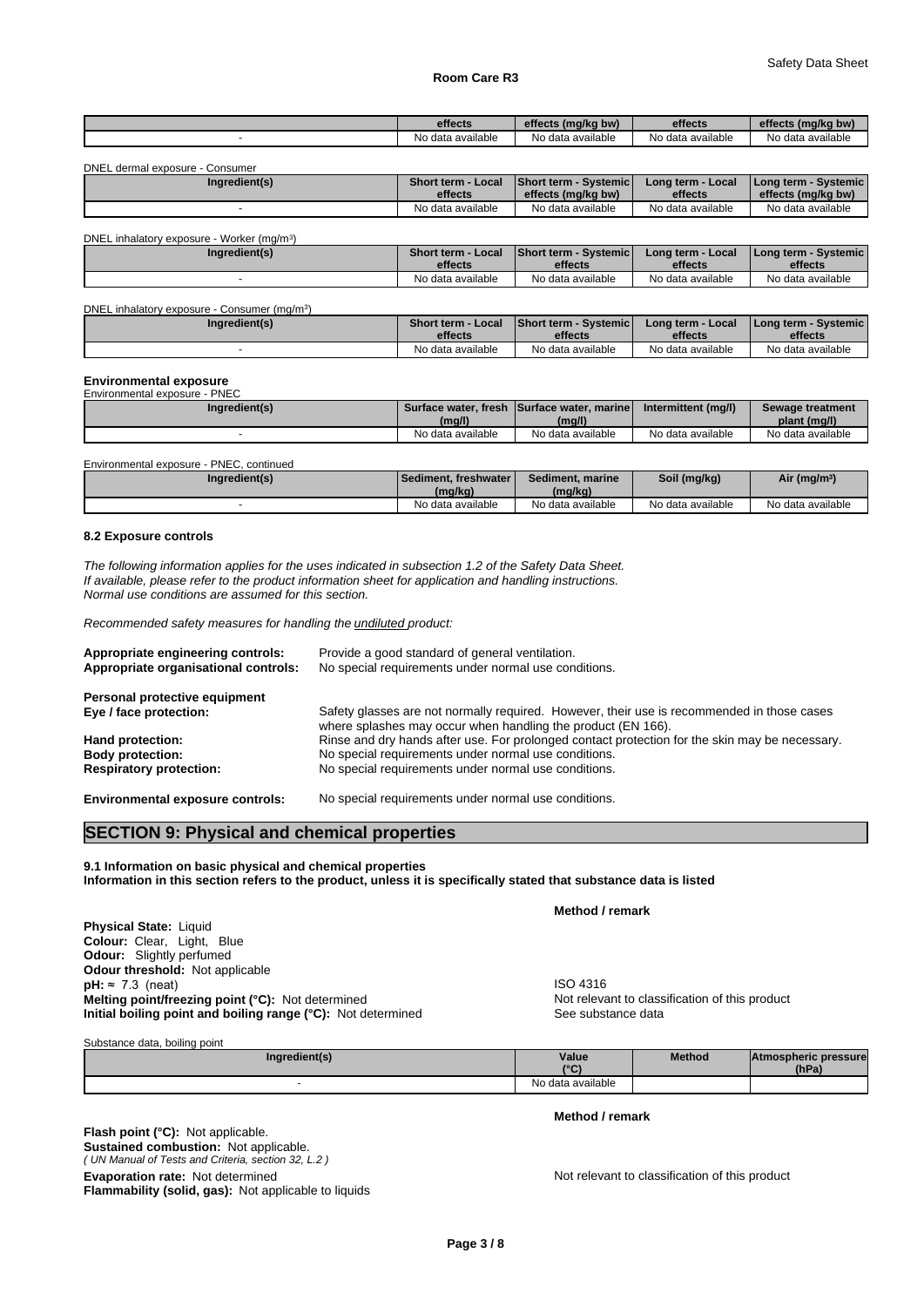#### **Upper/lower flammability limit (%):** Not determined

Substance data, flammability or explosive limits, if available:

#### **Vapour pressure:** Not determined **See substance data** See substance data

#### Substance data, vapour pressure

| Ingredient(s) | Value<br>$n -$    | <b>Method</b> | emperature<br>$\sim$ |
|---------------|-------------------|---------------|----------------------|
|               | No data available |               |                      |

#### **Solubility in / Miscibility with Water:** Fully miscible **Vapour density:** Not determined **Not relevant to classification of this product Relative density: ≈ 0.99 (20 °C) <br>Relative density: ≈ 0.99 (20 °C) <b>CO** CO 109 (DU A.3) **Relative density:**  $\approx 0.99$  (20 °C)

Substance data, solubility in water

| Ingredient(s) |  | Value<br>(g/l)    | Method | Temperature<br>10N |
|---------------|--|-------------------|--------|--------------------|
|               |  | No data available |        |                    |

Substance data, partition coefficient n-octanol/water (log Kow): see subsection 12.3

**Decomposition temperature:** Not applicable. **Autoignition temperature:** Not determined **Viscosity:** Not determined **Explosive properties:** Not explosive. **Oxidising properties:** Not oxidising.

**9.2 Other information Corrosion to metals: Not corrosive** 

Substance data, dissociation constant, if available:

# **SECTION 10: Stability and reactivity**

#### **10.1 Reactivity**

No reactivity hazards known under normal storage and use conditions.

#### **10.2 Chemical stability**

Stable under normal storage and use conditions.

### **10.3 Possibility of hazardous reactions**

No hazardous reactions known under normal storage and use conditions.

#### **10.4 Conditions to avoid**

None known under normal storage and use conditions.

#### **10.5 Incompatible materials**

None known under normal use conditions.

#### **10.6 Hazardous decomposition products**

None known under normal storage and use conditions.

# **SECTION 11: Toxicological information**

#### **11.1 Information on toxicological effects**

Mixture data:.

#### **Relevant calculated ATE(s):**

ATE - Oral (mg/kg): 5000

Substance data, where relevant and available, are listed below:.

#### **Acute toxicity** Acute oral toxicity

| Ingredient(s) | Endpoint | Value<br>(mg/kg) | <b>Species</b> | Method | <b>Exposure</b><br>time (h) |
|---------------|----------|------------------|----------------|--------|-----------------------------|
|               |          | No data          |                |        |                             |

### **Method / remark**

**Method / remark**

# **Method / remark**

**Surface tension (N/m):** Not determined<br> **Corrosion to metals:** Not corrosive<br> **Corrosion to metals:** Not corrosive<br> **Corrosion to metals:** Not corrosive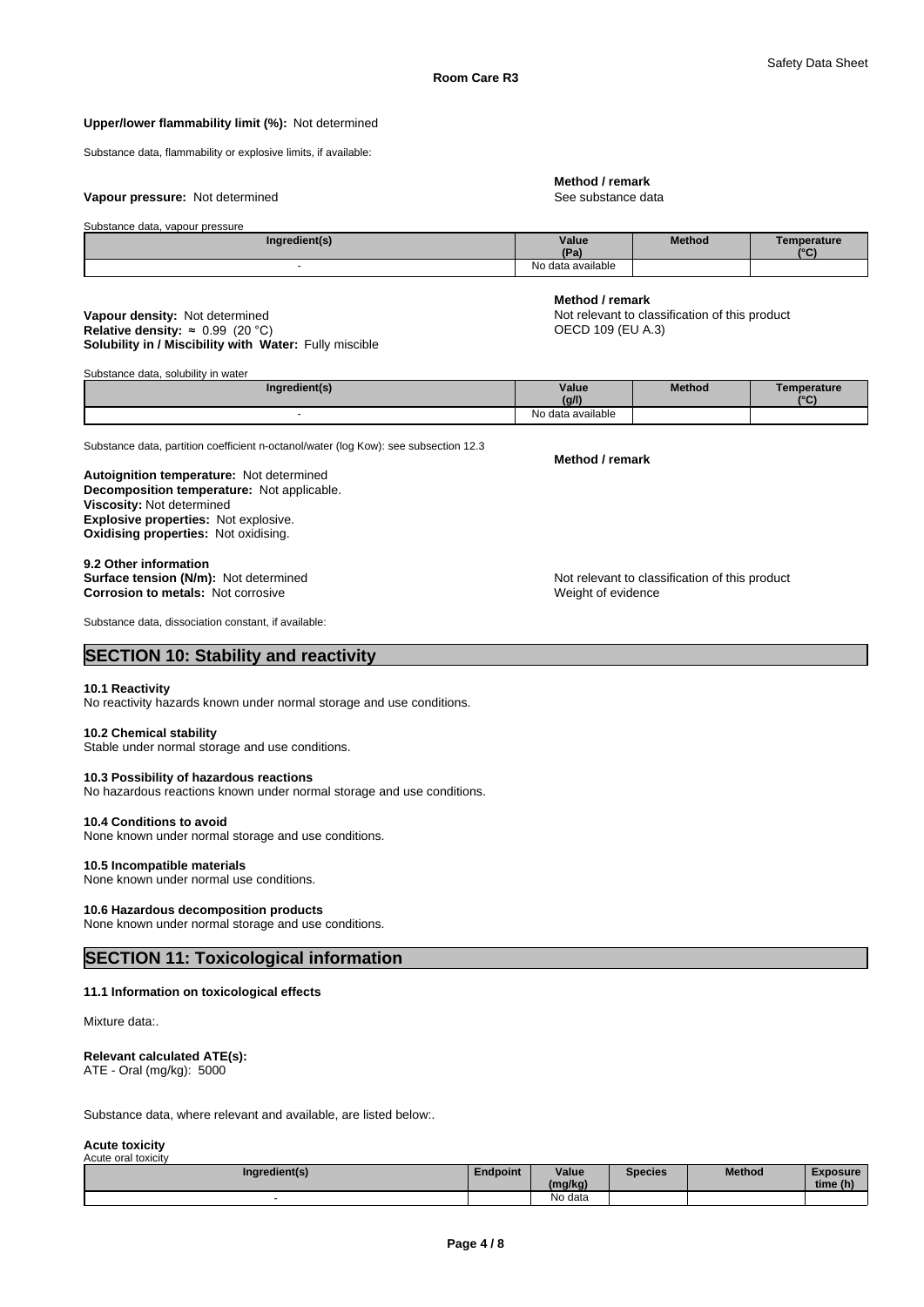|  | available<br>. |  |  |
|--|----------------|--|--|
|  |                |  |  |

| Acute dermal toxicity |          |                  |                |               |                             |
|-----------------------|----------|------------------|----------------|---------------|-----------------------------|
| Ingredient(s)         | Endpoint | Value<br>(mg/kg) | <b>Species</b> | <b>Method</b> | <b>Exposure</b><br>time (h) |
|                       |          | No data          |                |               |                             |
|                       |          | available        |                |               |                             |

Acute inhalative toxicity

| Ingredient(s) | <b>Endpoint</b> | Value<br>(mg/l) | Species | <b>Method</b> | <b>Exposure</b><br>time (h) |
|---------------|-----------------|-----------------|---------|---------------|-----------------------------|
|               |                 | No data         |         |               |                             |
|               |                 | available       |         |               |                             |

## **Irritation and corrosivity**

| Skin irritation and corrosivity              |                   |                |               |                      |
|----------------------------------------------|-------------------|----------------|---------------|----------------------|
| Ingredient(s)                                | <b>Result</b>     | <b>Species</b> | <b>Method</b> | <b>Exposure time</b> |
|                                              | No data available |                |               |                      |
| Eye irritation and corrosivity               |                   |                |               |                      |
|                                              |                   |                | <b>Method</b> |                      |
| Ingredient(s)                                | <b>Result</b>     | <b>Species</b> |               | <b>Exposure time</b> |
|                                              | No data available |                |               |                      |
| Respiratory tract irritation and corrosivity |                   |                |               |                      |
|                                              |                   |                |               |                      |
| Ingredient(s)                                | <b>Result</b>     | <b>Species</b> | <b>Method</b> | <b>Exposure time</b> |
|                                              | No data available |                |               |                      |
|                                              |                   |                |               |                      |
|                                              |                   |                |               |                      |

| <b>Sensitisation</b><br>Sensitisation by skin contact |                   |                |               |                          |
|-------------------------------------------------------|-------------------|----------------|---------------|--------------------------|
| Ingredient(s)                                         | Result            | <b>Species</b> | <b>Method</b> | <b>Exposure time (h)</b> |
|                                                       | No data available |                |               |                          |

| Sensitisation<br>⊦bv inhalation |                      |                |               |            |
|---------------------------------|----------------------|----------------|---------------|------------|
| redient(s                       | Result               | <b>Species</b> | <b>Methoc</b> | osure time |
|                                 | available<br>No data |                |               |            |

# **CMR effects (carcinogenicity, mutagenicity and toxicity for reproduction)** Mutagenicity

| Ingredient(s) | <b>Result (in-vitro)</b> | <b>Method</b><br>(in-vitro) | <b>Result (in-vivo)</b> | <b>Method</b><br>(in-vivo) |
|---------------|--------------------------|-----------------------------|-------------------------|----------------------------|
|               | INo data available       |                             | No data available       |                            |

# **Carcinogenicity**

| no<br>40 | ---<br>-<br>----                       |
|----------|----------------------------------------|
|          | <br>No<br>≏∨ailable<br>$\sim$<br>الصنب |

### Toxicity for reproduction

| Ingredient(s) | Endpoint | <b>Specific effect</b> | Value<br>$\left \frac{\text{mg}}{\text{kg}}\right $ bw/d) | <b>Species</b> | <b>Method</b> | <b>Exposure</b><br>time | <b>Remarks and other effects</b><br>reported |
|---------------|----------|------------------------|-----------------------------------------------------------|----------------|---------------|-------------------------|----------------------------------------------|
|               |          |                        | No data<br>available                                      |                |               |                         |                                              |

### **Repeated dose toxicity**

| Sub-acute or sub-chronic oral toxicity |                 |              |                |               |             |                                               |
|----------------------------------------|-----------------|--------------|----------------|---------------|-------------|-----------------------------------------------|
| Ingredient(s)                          | <b>Endpoint</b> | Value        | <b>Species</b> | <b>Method</b> |             | <b>Exposure Specific effects and organs I</b> |
|                                        |                 | (mg/kg bw/d) |                |               | time (days) | affected                                      |
|                                        |                 | No data      |                |               |             |                                               |
|                                        |                 | available    |                |               |             |                                               |

# Sub-chronic dermal toxicity

| Ingredient(s) | <b>Endpoint</b> | Value<br>(mg/kg bw/d) | <b>Species</b> | <b>Method</b> | time (days) | <b>Exposure Specific effects and organs</b><br>affected |
|---------------|-----------------|-----------------------|----------------|---------------|-------------|---------------------------------------------------------|
|               |                 | No data<br>available  |                |               |             |                                                         |

### Sub-chronic inhalation toxicity

| Ingredient(s) | <b>Endpoint</b> | Value<br>(mg/kg bw/d) | <b>Species</b> | <b>Method</b> | time (days) | <b>Exposure Specific effects and organs I</b><br>affected |
|---------------|-----------------|-----------------------|----------------|---------------|-------------|-----------------------------------------------------------|
|               |                 | No data<br>available  |                |               |             |                                                           |

Chronic toxicity

| Ingredient(s) | <b>Exposure</b><br>route | <b>Endpoint</b> | Value<br>$\left \frac{\text{mg}}{\text{kg}}\right $ (mg/kg bw/d) | <b>Species</b> | <b>Method</b> | <b>Exposure</b><br>time | Specific effects and<br>organs affected | Remark |
|---------------|--------------------------|-----------------|------------------------------------------------------------------|----------------|---------------|-------------------------|-----------------------------------------|--------|
|               |                          |                 | No data                                                          |                |               |                         |                                         |        |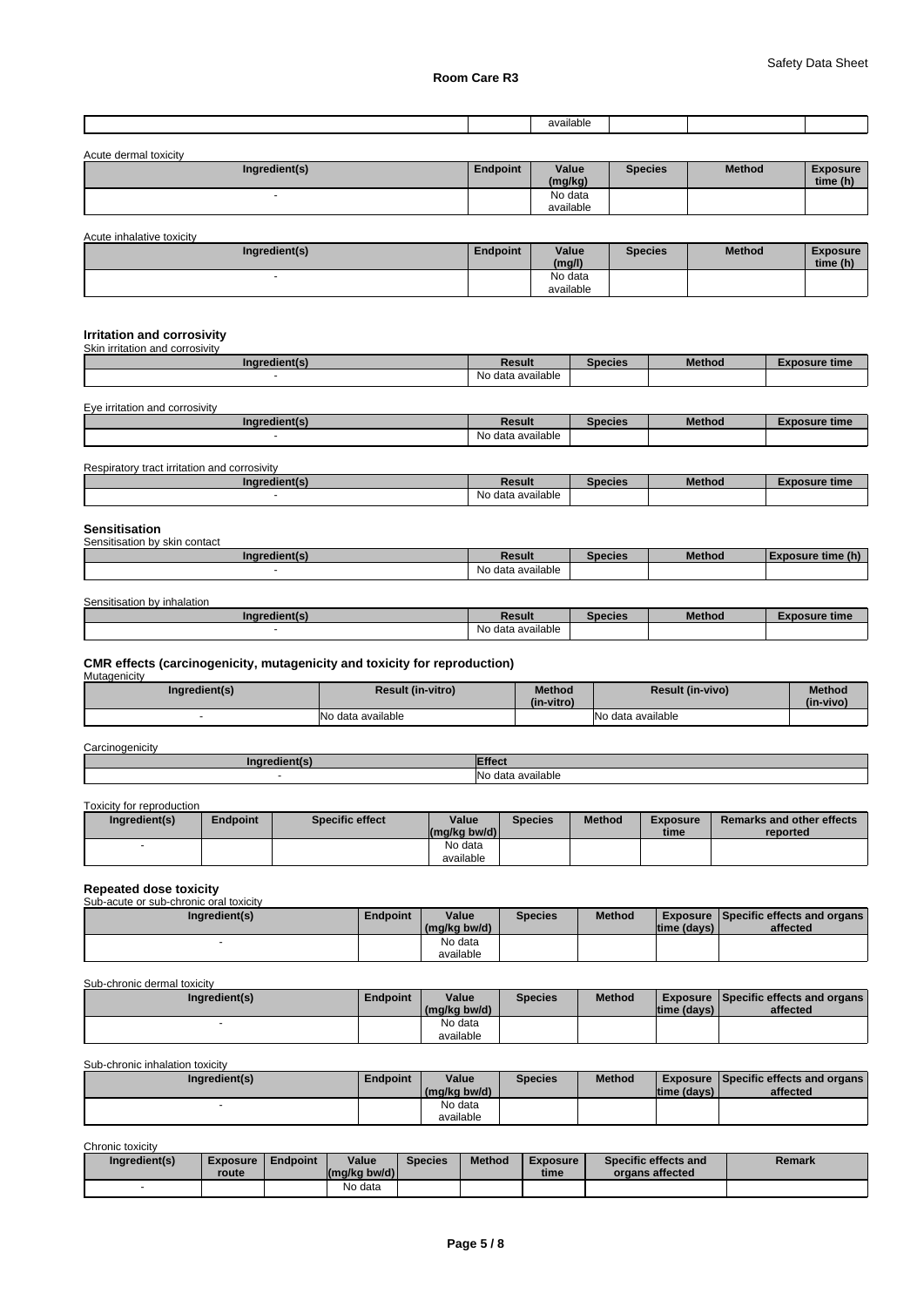|  | -116 |  |  |  |
|--|------|--|--|--|
|  |      |  |  |  |

| STOT-<br>exposure<br>$\sim$<br>single m |                                                     |
|-----------------------------------------|-----------------------------------------------------|
| $A^{\text{no}}$<br>"adian.<br>┉         |                                                     |
|                                         | <b>N<sub>1</sub></b><br>available<br>$\sim$<br>1212 |

STOT-repeated exposure

| <b>Ing</b><br>™edienn. |                             |
|------------------------|-----------------------------|
|                        | No data<br>a available<br>. |

#### **Aspiration hazard**

Substances with an aspiration hazard (H304), if any, are listed in section 3. If relevant, see section 9 for dynamic viscosity and relative density of the product.

#### **Potential adverse health effects and symptoms**

Effects and symptoms related to the product, if any, are listed in subsection 4.2.

| <b>SECTION 12: Ecological information</b> |  |
|-------------------------------------------|--|
|                                           |  |

#### **12.1 Toxicity**

No data is available on the mixture.

Substance data, where relevant and available, are listed below:

# **Aquatic short-term toxicity** Aquatic short-term toxicity - fish

| <b>AUGULO SHOLFIELLI LOAIGILY</b><br>ாவா |                 |                 |                |               |                             |
|------------------------------------------|-----------------|-----------------|----------------|---------------|-----------------------------|
| Ingredient(s)                            | <b>Endpoint</b> | Value<br>(mg/l) | <b>Species</b> | <b>Method</b> | <b>Exposure</b><br>time (h) |
|                                          |                 | No data         |                |               |                             |
|                                          |                 | available       |                |               |                             |

Aquatic short-term toxicity - crustacea

| Ingredient(s) | Endpoint | Value     | <b>Species</b> | <b>Method</b> | <b>Exposure</b> |  |
|---------------|----------|-----------|----------------|---------------|-----------------|--|
|               |          | (mg/l)    |                |               | time (h)        |  |
|               |          | No data   |                |               |                 |  |
|               |          | available |                |               |                 |  |

Aquatic short-term toxicity - algae

| Ingredient(s) | Endpoint | Value<br>(mg/l)      | <b>Species</b> | <b>Method</b> | <b>Exposure</b><br>time (h) |
|---------------|----------|----------------------|----------------|---------------|-----------------------------|
|               |          | No data<br>available |                |               |                             |

| Aquatic short-term toxicity - marine species |  |  |
|----------------------------------------------|--|--|
|                                              |  |  |

| Ingredient(s) | Endpoint | Value<br>(mg/l)      | <b>Species</b> | <b>Method</b> | <b>Exposure</b><br>time (davs) |  |
|---------------|----------|----------------------|----------------|---------------|--------------------------------|--|
|               |          | No data<br>available |                |               |                                |  |

Impact on sewage plants - toxicity to bacteria

| Ingredient(s) | <b>Endpoint</b> | Value     | <b>Inoculum</b> | <b>Method</b> | <b>Exposure</b> |  |
|---------------|-----------------|-----------|-----------------|---------------|-----------------|--|
|               |                 | (mg/l)    |                 |               | time            |  |
|               |                 | No data   |                 |               |                 |  |
|               |                 | available |                 |               |                 |  |

# **Aquatic long-term toxicity** Aquatic long-term toxicity - fish

| Ingredient(s) | <b>Endpoint</b> | Value<br>(mg/l) | <b>Species</b> | <b>Method</b> | <b>Exposure</b><br>time | <b>Effects observed</b> |
|---------------|-----------------|-----------------|----------------|---------------|-------------------------|-------------------------|
|               |                 | No data         |                |               |                         |                         |
|               |                 | available       |                |               |                         |                         |

#### Aquatic long-term toxicity - crustacea

| Ingredient(s) | Endpoint | Value<br>(mg/l)      | <b>Species</b> | <b>Method</b> | <b>Exposure</b><br>time | <b>Effects observed</b> |
|---------------|----------|----------------------|----------------|---------------|-------------------------|-------------------------|
|               |          | No data<br>available |                |               |                         |                         |

Aquatic toxicity to other aquatic benthic organisms, including sediment-dwelling organisms, if available:

| Ingredient(s) | <b>Endpoint</b> | Value<br>(mg/kg dw<br>sediment) | <b>Species</b> | <b>Method</b> | <b>Exposure</b><br>$ time$ (days) $ $ | <b>Effects observed</b> |
|---------------|-----------------|---------------------------------|----------------|---------------|---------------------------------------|-------------------------|
|               |                 | No data                         |                |               |                                       |                         |
|               |                 | available                       |                |               |                                       |                         |

#### **Terrestrial toxicity**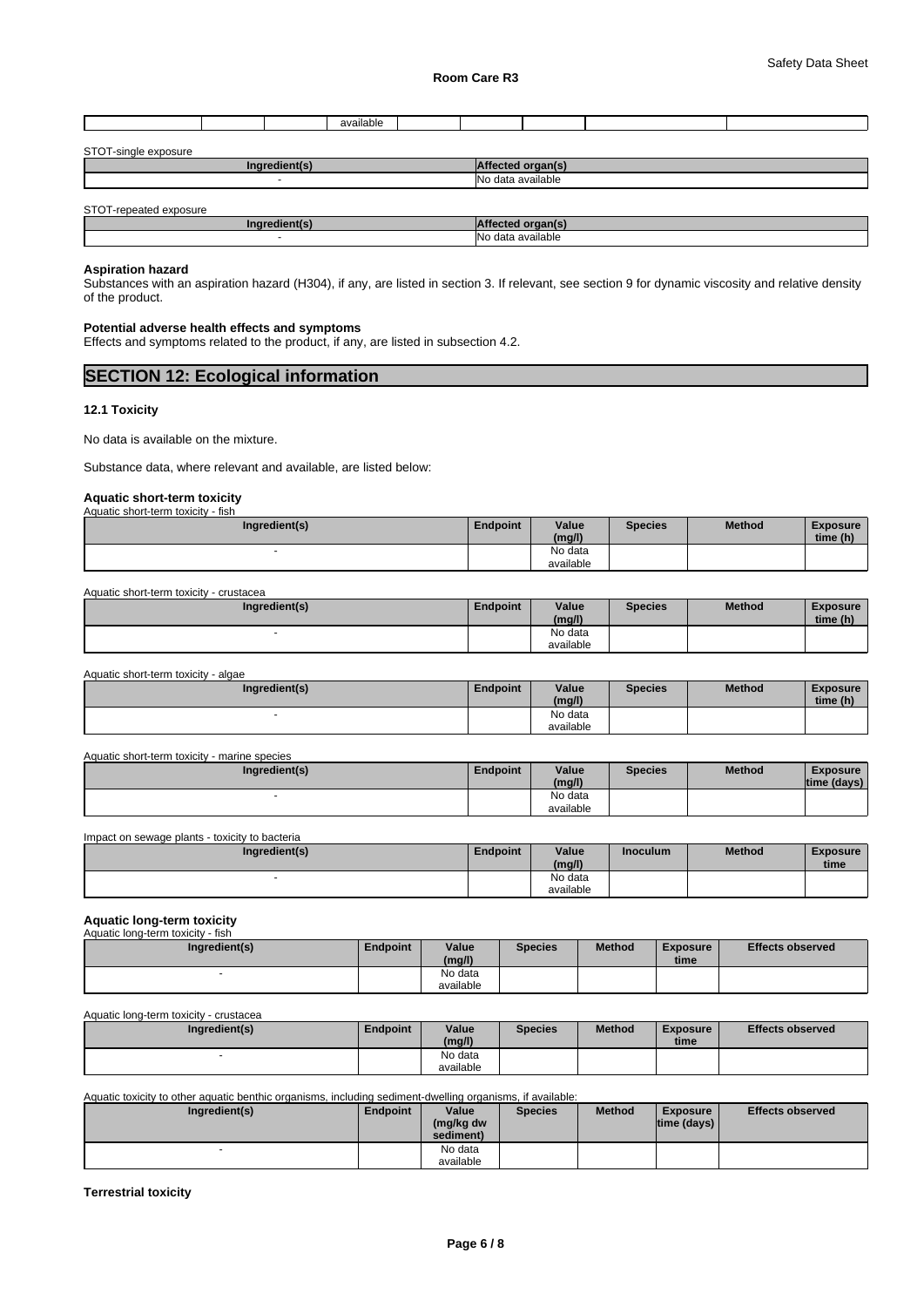Terrestrial toxicity - soil invertebrates, including earthworms, if available:

Terrestrial toxicity - plants, if available:

Terrestrial toxicity - birds, if available:

Terrestrial toxicity - beneficial insects, if available:

Terrestrial toxicity - soil bacteria, if available:

#### **12.2 Persistence and degradability**

#### **Abiotic degradation**

Abiotic degradation - photodegradation in air, if available:

Abiotic degradation - hydrolysis, if available:

Abiotic degradation - other processes, if available:

#### **Biodegradation**

Ready biodegradability - aerobic conditions

| Ingredient(s) | Inoculum | <b>Analytical</b><br>method | DT 50 | <b>Method</b> | <b>Evaluation</b>     |
|---------------|----------|-----------------------------|-------|---------------|-----------------------|
|               |          |                             |       |               | data available<br>۸۱, |

Ready biodegradability - anaerobic and marine conditions, if available:

Degradation in relevant environmental compartments, if available:

#### **12.3 Bioaccumulative potential**

| Partition coefficient n-octanol/water (log Kow) |                                     |        |        |        |
|-------------------------------------------------|-------------------------------------|--------|--------|--------|
| ingredient in                                   | Value                               | ⊿ethod | ™ation | Remark |
|                                                 | $\cdots$<br>data available ו<br>No. |        |        |        |

#### Bioconcentration factor (BCF)

| Ingredient(s) | Value             | Species | Method | <b>Evaluation</b> | Remark |
|---------------|-------------------|---------|--------|-------------------|--------|
|               | No data available |         |        |                   |        |

#### **12.4 Mobility in soil**

Adsorption/Desorption to soil or sediment

| Ingredient(s) | <b>Adsorption</b><br>coefficient<br>Loa Koc | <b>Desorption</b><br>coefficient<br>Log Koc(des) | <b>Method</b> | Soil/sediment<br>type | <b>Evaluation</b> |
|---------------|---------------------------------------------|--------------------------------------------------|---------------|-----------------------|-------------------|
|               | No data available I                         |                                                  |               |                       |                   |

#### **12.5 Results of PBT and vPvB assessment**

**SECTION 13: Disposal considerations** 

Substances that fulfill the criteria for PBT/vPvB, if any, are listed in section 3.

#### **12.6 Other adverse effects**

No other adverse effects known.

| products:                                           | or according to the site permit. Release of waste to sewers is discouraged. The cleaned packaging<br>material is suitable for energy recovery or recycling in line with local legislation. |
|-----------------------------------------------------|--------------------------------------------------------------------------------------------------------------------------------------------------------------------------------------------|
| <b>European Waste Catalogue:</b>                    | 20 01 30 - detergents other than those mentioned in 20 01 29.                                                                                                                              |
| <b>Empty packaging</b>                              |                                                                                                                                                                                            |
| <b>Recommendation:</b><br>Suitable cleaning agents: | Dispose of observing national or local regulations.<br>Water, if necessary with cleaning agent.                                                                                            |

# **SECTION 14: Transport information**

**Land transport (ADR/RID), Sea transport (IMDG), Air transport (ICAO-TI / IATA-DGR)** 

**14.1 UN number:** Non-dangerous goods

**14.2 UN proper shipping name:** Non-dangerous goods

**14.3 Transport hazard class(es):** Non-dangerous goods

**14.4 Packing group:** Non-dangerous goods

**14.5 Environmental hazards:** Non-dangerous goods

**14.6 Special precautions for user:** Non-dangerous goods

**14.7 Transport in bulk according to Annex II of MARPOL and the IBC Code:** Non-dangerous goods

# **SECTION 15: Regulatory information**